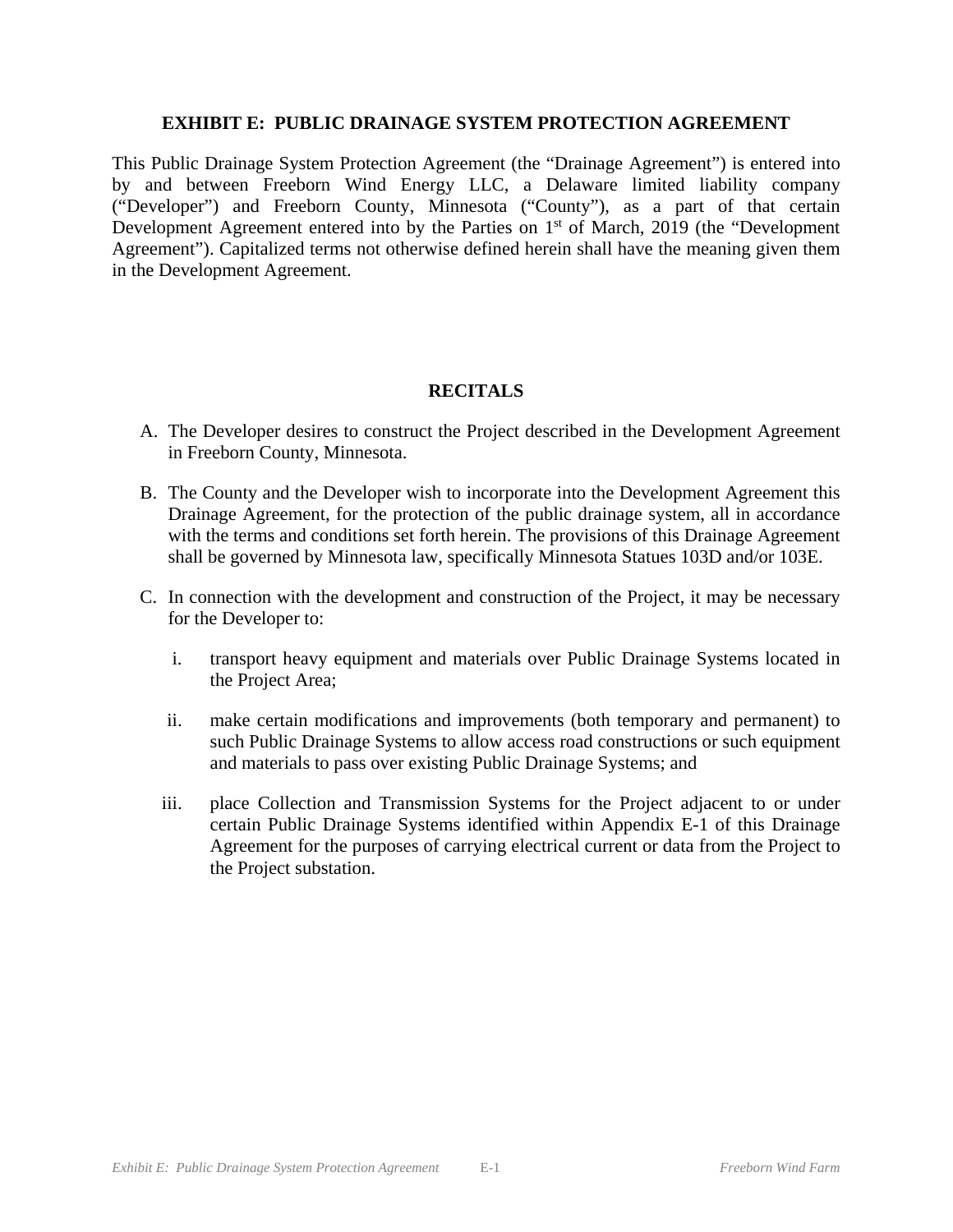### **DRAINAGE AGREEMENT**

In consideration of mutual promises of the Parties contained herein and in the Development Agreement, and intending to be legally bound hereby, the Parties hereby agree as follows:

## **1. Repair of Damaged or Adversely Affected Public Drainage Systems.**

- 1.1 Obligation to Repair Public Drainage System. If Public Drainage Systems are damaged by the Developer Parties, the Public Drainage Systems will be restored by Developer to their Pre-existing Condition. For the purposes of this Drainage Agreement, "Pre-existing Condition" shall mean the flow capacity existing immediately prior to Developer commencing construction of the Project. If Public Drainage Systems on or adjacent to the Project construction area are adversely affected by the Project, the Developer will take such actions as are reasonably necessary to ensure the proper functioning of the Public Drainage Systems, including the relocation, reconfiguration, and replacement of the existing tile lines and waterways. Developer's obligations under this Drainage Agreement, including, without limitation, inspection and repair of County drainage systems, shall be at Developer's sole cost and expense. The County Drainage Inspector may elect to negotiate a fair monetary settlement with the Developer for the repair, relocation, reconfiguration, and/or replacement of the damaged Public Drainage System to be performed by the County.
- 1.2 Identification of Public Drainage System. Prior to the construction of the Project, the Developer shall identify all Public Drainage System tile lines and open ditches and determine design elevations from the Plans and Specifications on file with the County Auditor and/or by on-site inspections and shall, at least thirty (30) days prior to the start of construction of the Project, report such findings of anticipated conflicts or crossings, including crane paths, to the County Drainage Inspector. All identified public ditch systems and tile lines will be flagged, by the Developer, prior to construction, to alert construction crews to the possible need for tile line protection, repairs, intake repairs, side inlet repairs, etc. The County shall provide all Plans and Specifications on file within sixty (60) days of receipt of a written request by Developer.
- 1.3 Access Roads. Thirty (30) days prior to the start of construction on the Project, the Developer shall provide access road locations and alignments to the County which will identify all intersecting points of the Public Drainage System and access roads and provide this information to the County.

The Developer shall be responsible for the following:

a. the replacement of all Public Drainage Tile within the access road construction limits prior to the commencement of construction of the access road. The tile shall be replaced with an equivalent diameter of dual wall plastic or better pipe. Tile shall be replaced two feet beyond edge of gravel access road. Inspection tees of equivalent diameter pipe shall be placed on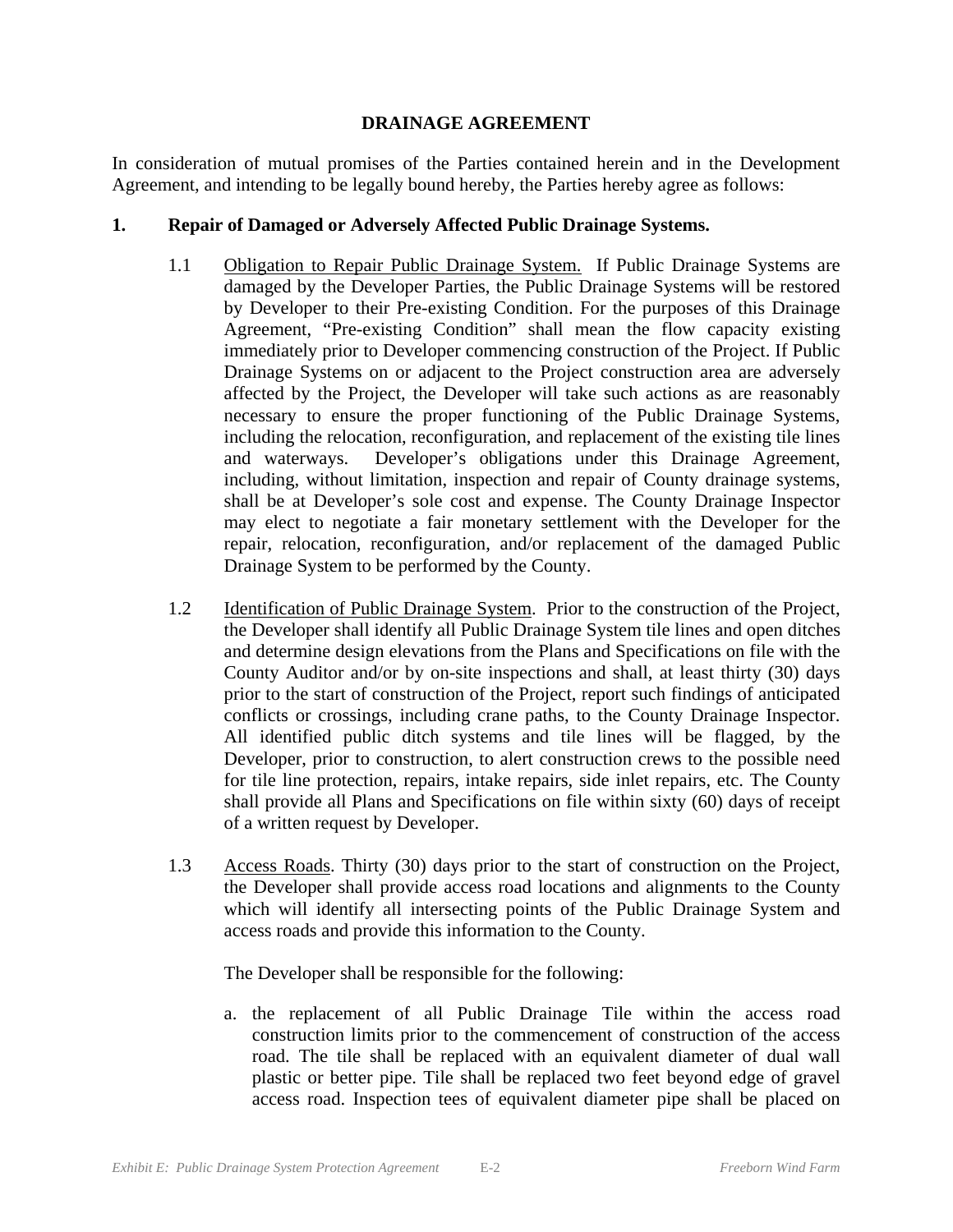each side of the road crossing at the 2-foot transition point back to existing tile;

- b. the relocation of all Public Drainage Tile that runs parallel to and under an access road to a location outside of the construction limits of the access road;
- c. the notification of the County Drainage Inspector immediately upon completion of surveying and staking of an access road but not later than one week prior to the commencement of the construction of said access road;
- d. the placement of tile line in accordance with Section 2502 Mn/DOT 2018 Standard Specifications for Construction; and
- e. the restoration to pre-construction conditions and drainage patterns.
- 1.4 Collector Lines. Thirty (30) days prior to the start of construction on the Project, the Developer will provide a collector line system map, with line depths, to the County and the Developer will identify all intersecting points of the Public Drainage System and collector lines and provide this information to the County. The Developer will notify the County Drainage Inspector at least two (2) days prior to placement of collector lines.

The Developer shall meet the following requirements:

- a. all collector lines shall be installed at least five (5) foot below Public Drainage Tile unless a conflict, then a shallower depth could be allowed after approval of the County Drainage Inspector;
- b. all Public Drainage Tile that exists at or above the collector line depth will be repaired or replaced by the Developer unless collector line is directionally bored;
- c. any Public Drainage Tile that exists more than one (1) foot below proposed collector line depth will not be required to be replaced;
- d. any collector lines that intersect (i) Public Drainage Tile that are 15" in diameter or larger; (ii) Public Roadways and (iii) Roadway Ditches shall be directional bored;
- e. any collector lines that intersect a Public Drainage Ditch shall be directional bored at least 5 feet below the documented flowline of the Public Drainage Ditch; and
- f. any Public Drainage Tile located within ten feet (measured perpendicular to centerline) of each side of the collector lines will be replaced at Developer's expense regardless of whether actual damage was observed.
- 1.5 Protection of Existing Bridges or Structures. The Developer shall, at their own expense, hire a qualified structural engineer designated by the County Engineer to structurally assess all existing bridges or structures on public drainage ditch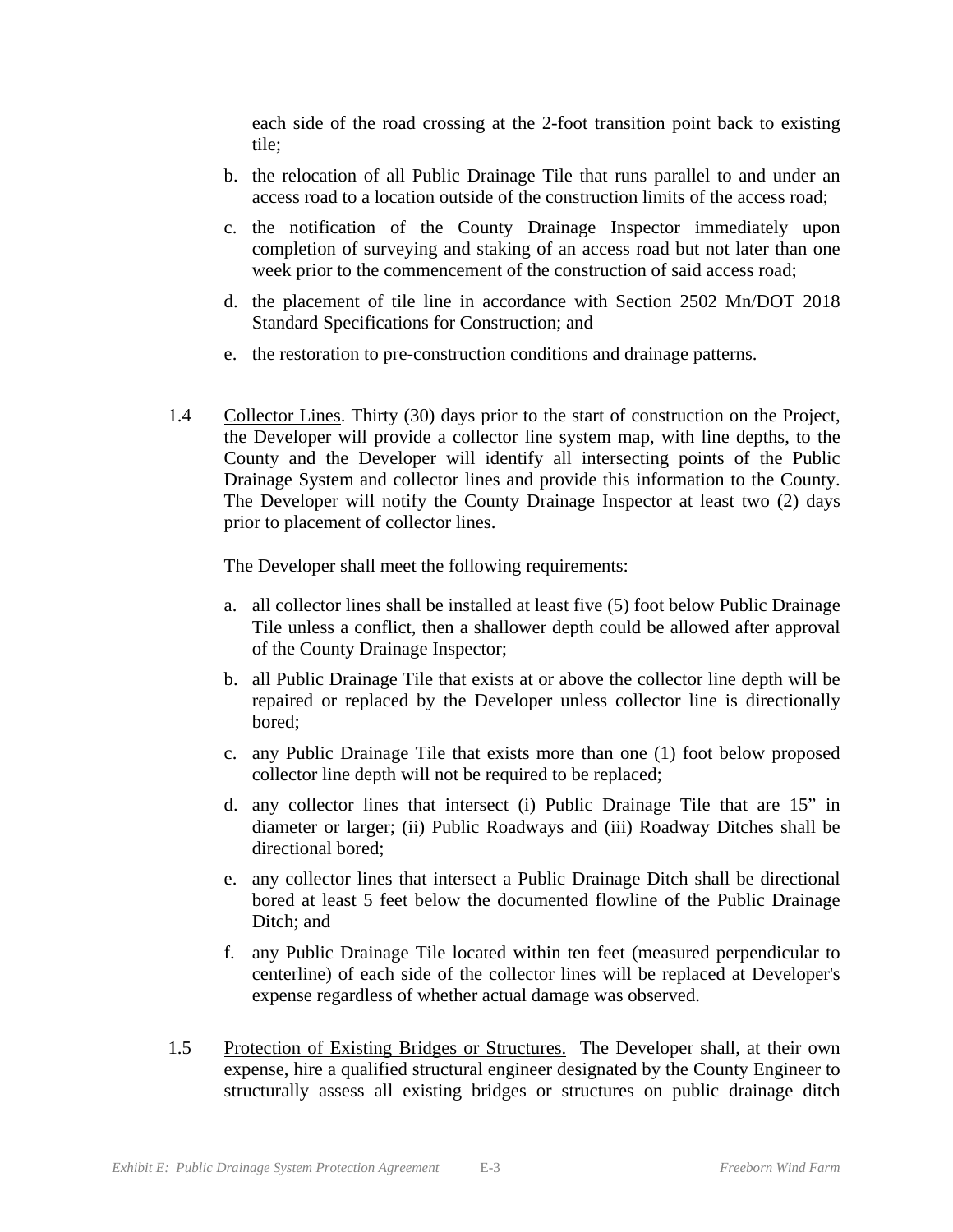crossings to be used by the Developer and provide documentation to the satisfaction of the County Engineer of acceptable fortification and use of said bridges or structures.

- 1.6 Public Ditch Access Road Crossings. The Developer shall, at their own expense, hire a qualified civil engineer approved by the County Engineer to hydraulically and structurally assess any new temporary or new permanent bridges or structures on public drainage ditch crossings and provide documentation to the satisfaction of the County Engineer of acceptable structural integrity and conveyance of flow. Any such structure shall be properly rip rapped and slopes stabilized to prevent erosion and the Developer shall be responsible for any ditch cleaning required by construction and/or washouts.
	- a. The outlet end of pipe must be rip-rapped with Class III material (as defined in the MN/DOT 2018 Standard Specifications), up to the point where crossing will be dug out in the event of high water.
	- b. The height of rip-rap to be determined by Developer's Storm Water Pollution Prevention Plan and shared with the County Drainage Inspector at time of construction.
	- c. The culverts shall be placed at the correct flow line of ditch grade.
	- d. The culverts may be metal or concrete; plastic will not be used.
	- e. The crossing side slopes shall have a minimum slope of 1:2 (1' vertical to 2' horizontal) unless otherwise agreed to by Developer and the County Drainage Inspector.
	- f. Any damage to any portion of the Ditch by the placement of a crossing shall be promptly repaired.
	- g. All material used for construction shall be removed from the property after a ditch crossing is removed.
	- h. All slopes shall be reconstructed to match the slopes existing prior to construction, reseeded, and protected with erosion blankets.
- 1.7 Identification and Marking of Tile Damages. Any Public Drainage Tile, including intakes, culverts, etc., which are damaged, cut or revoked during construction of the Project will be geo-tagged and distinctly marked, by the Developer, by placing a highly visible flag in any excavation spoil banks directly opposite such tiles. This marker shall not be removed until the tile has been permanently repaired and such repairs have been approved and accepted by the County Drainage Inspector.
- 1.8 Conveyance of Flow. If water is not flowing through a damaged tile or is impeded, the tile will be immediately and temporarily repaired until such time that permanent repairs can be made, and in no event shall such temporary repair occur longer than 24 hours after the damage. Any exposed tile line will be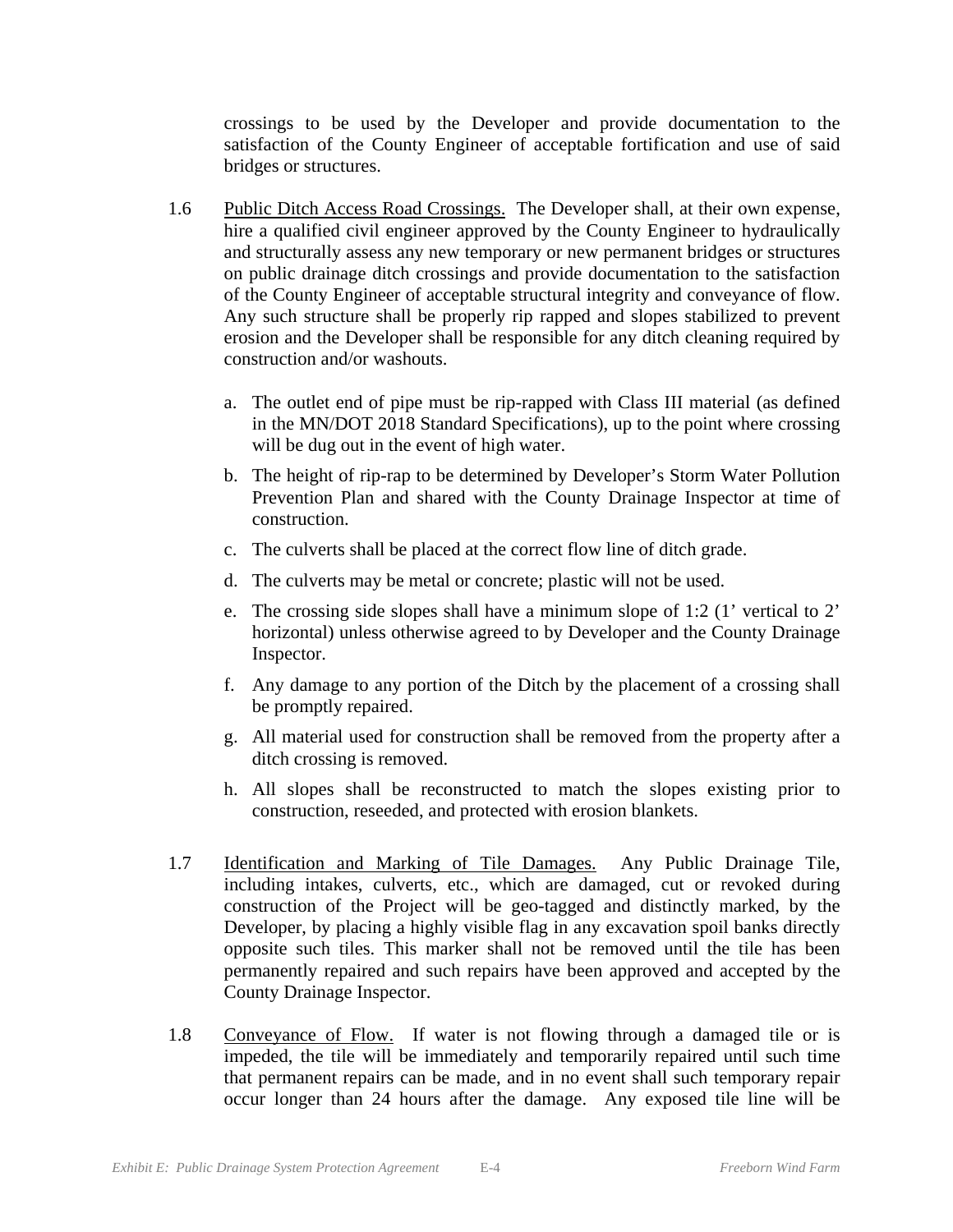screened or otherwise protected to prevent the entry of foreign material, small animals, etc., into the tile line until permanent repairs are completed.

- 1.9 Examination of Damaged Tiles. Before completing permanent tile repairs, all tile lines will be examined by suitable means on both sides of the trench for their entire length within any work area to check for tile that might have been damaged by the construction equipment. If tile lines are found to be damaged, they must be repaired to their Pre-existing Condition and receive approval from the County Drainage Inspector before covering. The County Drainage Inspector shall inspect such repairs within 24 hours of notification by Developer that repair has been completed.
- 1.10 Permanent Tile Repair Completion. All permanent tile line repairs must be made within fourteen (14) calendar days following completion of construction on or across any Public Drainage System, taking into account weather and soil conditions. Such repairs shall be subject to the reasonable approval of the County Drainage Inspector.
- 1.11 Materials for Repair. All tiles will be repaired with materials of the same or better quality as that which was damaged and shall have the same drainage capacity as that which was originally in place.
- 1.12 Support of Tile Repair. Where tile lines are severed or damaged by the Project construction, three-sided steel channel iron, angle iron, full-rounded slotted pipe or half pipe will be used to support the repaired tile lines.
	- a. The support member will be of sufficient strength to support a 10 ton point load on the surface directly above the repaired tile line.
	- b. The support member will extend a minimum of 3 feet into the previously undisturbed soil on both sides of the trench and will manner that will prevent it from overturning. If the tile repairs involve clay tile, the support member will extend to the first tile joint beyond the minimum 4 foot distance.
	- c. Within the trench, 1½ inch wash gravel, 4 inch crushed stone, sandbags, or bags of concrete will be backfilled under all tile lines to provide a positive support to the tile lines. Concrete blocks are also acceptable forms of support.
	- d. In no instance will the grade of the Public Drainage System Ditch or tile be changed from pre-construction to post-construction.
- 1.13 Replacement of Public Tiles. All Public Drainage Tiles under roads that are damaged from the roadway being utilized by construction traffic shall be replaced by the Developer at the end of the project in a manner reasonably acceptable to the County Drainage Inspector. Paved roadways shall have the tiles bored under the roadway. No open cut shall be permitted. Should the tile within the right of way require replacement, inlets shall be placed over the tile line on both sides of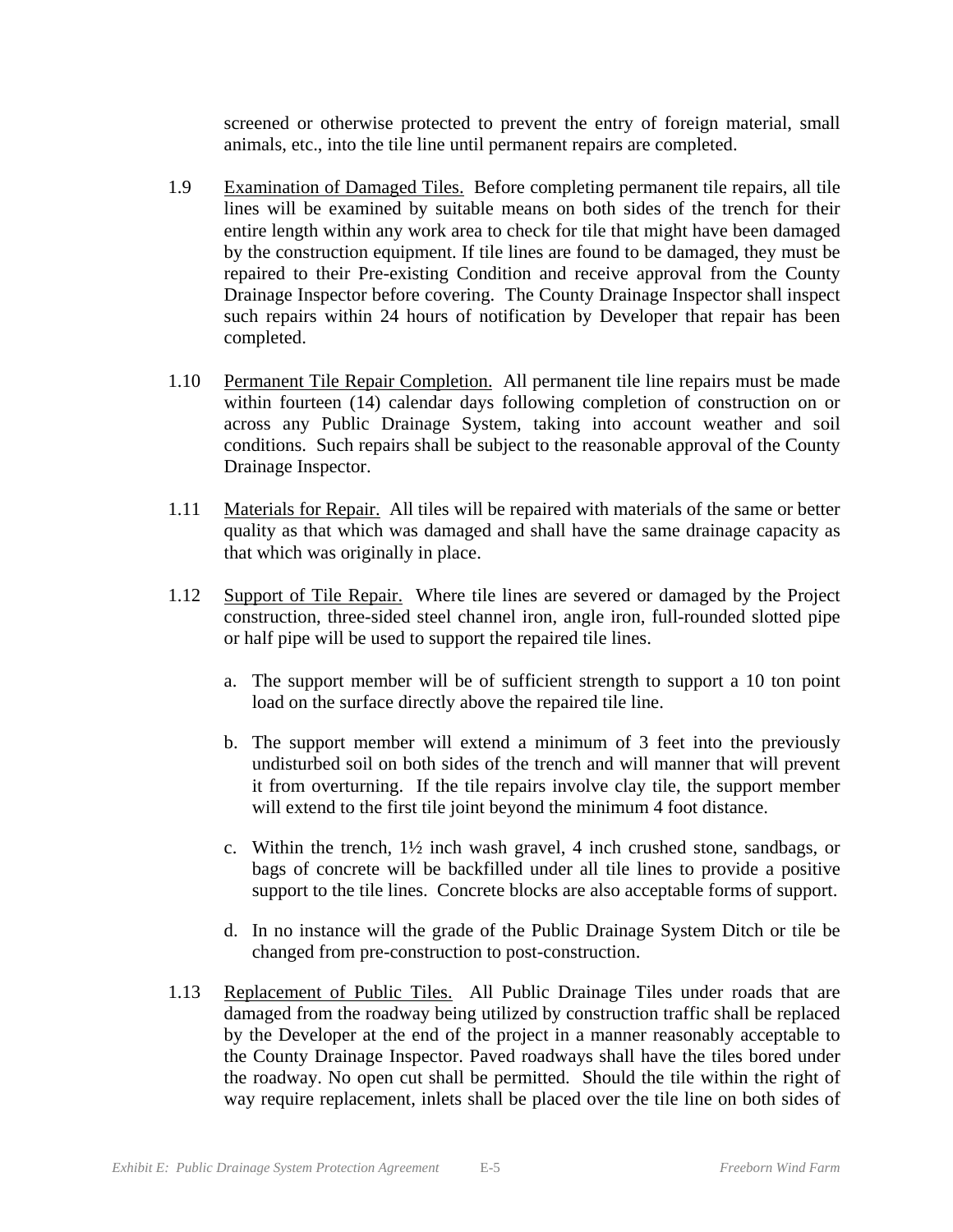the Roadway Ditches to allow for future monitoring of the tile flow and to help determine the location of the tile line.

1.14 County to Enforce for Drainage Authority. For purposes of the Development Agreement and this Drainage Agreement (the "Agreements"), Developer and the Drainage Authority have agreed that the County Engineer shall have the authority to enforce the Agreements as they relate to the Public Drainage Systems identified pursuant to this Drainage Agreement, as may be amended from time to time. Any disputes between the Developer and County Engineer as to items requiring restoration or repair of Public Drainage Systems shall be resolved by an independent engineer as set forth in Articles 7.1 and 7.2 of the Development Agreement.

## **2. Installation of Additional Tile Lines.**

2.1 Continuation of Drainage. The Developer shall be responsible for installing such additional drainage tile and other drainage measures as are necessary to properly drain wet areas on the permanent and temporary crossings caused by the construction and/or existence of the Project access roadways or cabling within Public Road Right-of-Ways and within the Right-of-Way of Public Drainage Systems, whether open ditch or tile. For the purpose of this paragraph, for a period of five (5) years following the date of the Certificate of Completion, it is presumed that any wet areas located in the permanent and temporary easements are caused by the construction and/or existence of the Project unless the Developer can prove that the construction and/or existence of the Project is not the cause of the wet areas.

# **3. Compaction, Rutting and Soil Restoration.**

3.1 Compaction, Rutting and Soil Restoration. Compaction will be alleviated on all Public Drainage System Right-of-Way traversed by the construction equipment. Right-of-Way that has been compacted will be plowed with three passes of a vripper or chisel plow at least eighteen (18) inches deep. In areas where topsoil has been segregated, the Developer will first plow the subsoil with three passes of a vripper or chisel plow at least twelve (12) inches deep before replacing the segregated topsoil.

Any crane path crossing the Right-of-Way of the Public Drainage System shall utilize moveable crane mats.

The Developer will restore all rutted land to as near as practical to its preconstruction condition on Public Drainage System Rights-of-Way.

All disturbed areas shall be reseeded and restored to original conditions. If there is any dispute between the Developer and County Drainage Inspector as to what areas need to be ripped or chiseled, the depth of which compacted areas should be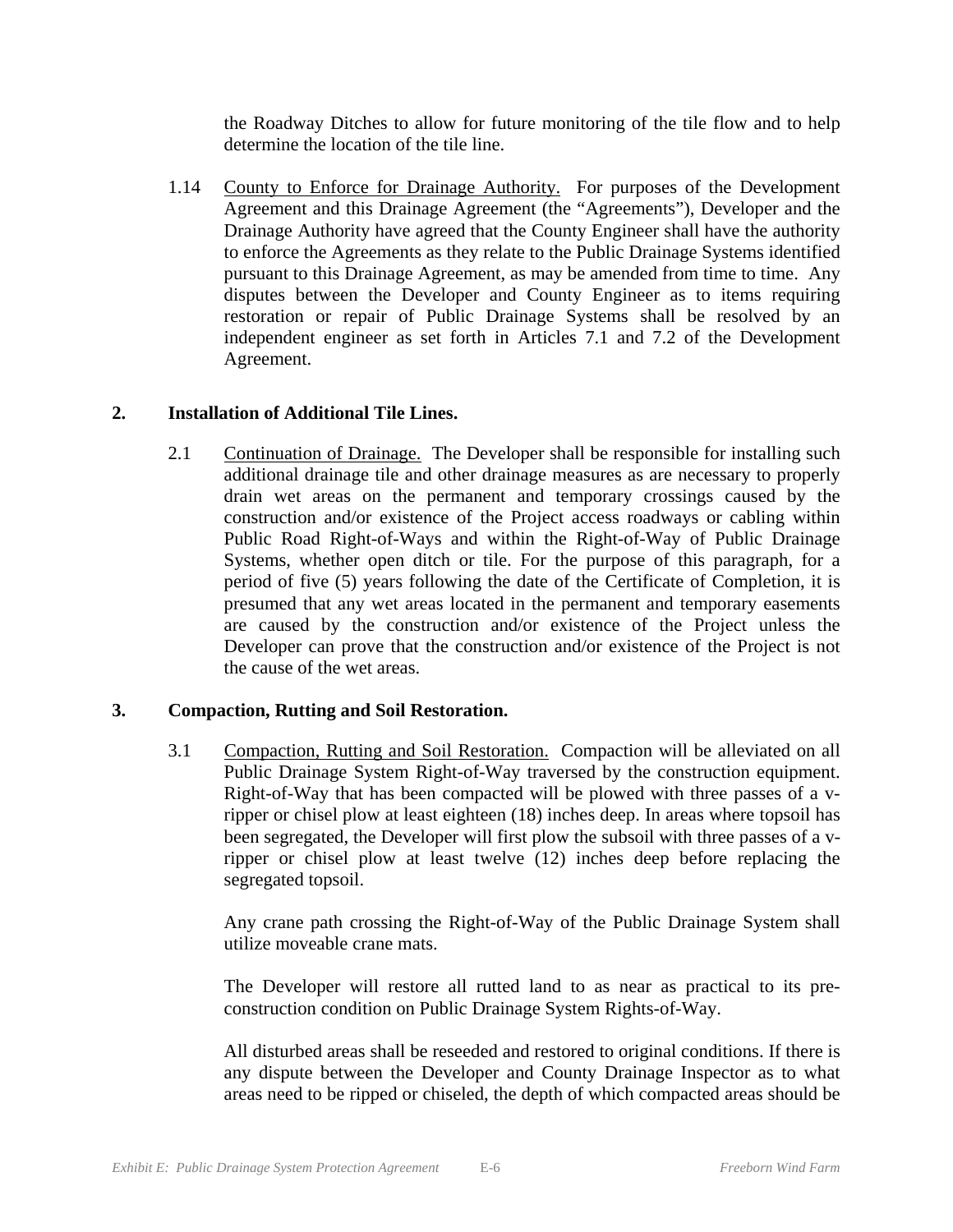ripped or chiseled, or whether the necessary reseeding and restoration to original condition has occurred, Developer shall engage an independent engineer consistent with Articles 7.1 or 7.2 of the Development Agreement, as applicable.

# **4. Determination of Construction-Related Damages to Public Drainage System.**

4.1 Construction Related Damages. For a period of five (5) years following date of the Certificate of Completion, it will be presumed that any damage, failure, wet areas, tile breakage or other problems with a Public Drainage System identified in Appendix E-1 beyond normal, expected ordinary problems, was caused by the construction or activities involved with the construction. Unless the Developer can prove that damages to a Public Drainage System were not caused by the construction and/or the activities involving the construction, the Developer shall repair the Public Drainage System, to the reasonable satisfaction of the County Drainage Inspector.

# **5. Expense Reimbursement to Public Drainage System.**

5.1 Reimbursement. The County Ditch Inspector or a representative of the County Ditch Inspector shall conduct on-site inspections of all damaged and repaired public drainage and tile systems. The Developer will reimburse the County for the reasonable cost of the personnel necessary to do the above inspections. The rates for such inspections are provided in Appendix E-2.

# **6. General Provisions.**

- 6.1 Cooperation. The Parties agree to communicate and cooperate in good faith concerning the safe implementation of the Project and work together to prevent or correct any hazardous road conditions that may be created by the Project.
- 6.2 Amendment or Waiver. No waiver and no modification or amendment of any provision of this Drainage Agreement shall be effective unless specifically made in writing and duly agreed to by the Parties. Waiver by any Party of any breach or failure to comply with any provision or term of this Drainage Agreement by another party shall not be construed as, or constitute, a continuing waiver, or a waiver of any breach of, or failure to comply with, any other provision of this Drainage Agreement.
- 6.3 Governing Law. This Drainage Agreement shall be governed by and interpreted in accordance with the laws of the State of Minnesota without reference to choice of law principles thereof. For the purpose of resolving any dispute with respect to this Drainage Agreement, each party agrees to non-exclusive personal jurisdiction and venue in Freeborn County, Minnesota.
- 6.4 Severability. If any provisions of this Drainage Agreement are determined to be unenforceable, invalid or excessive by a court of competent jurisdiction, this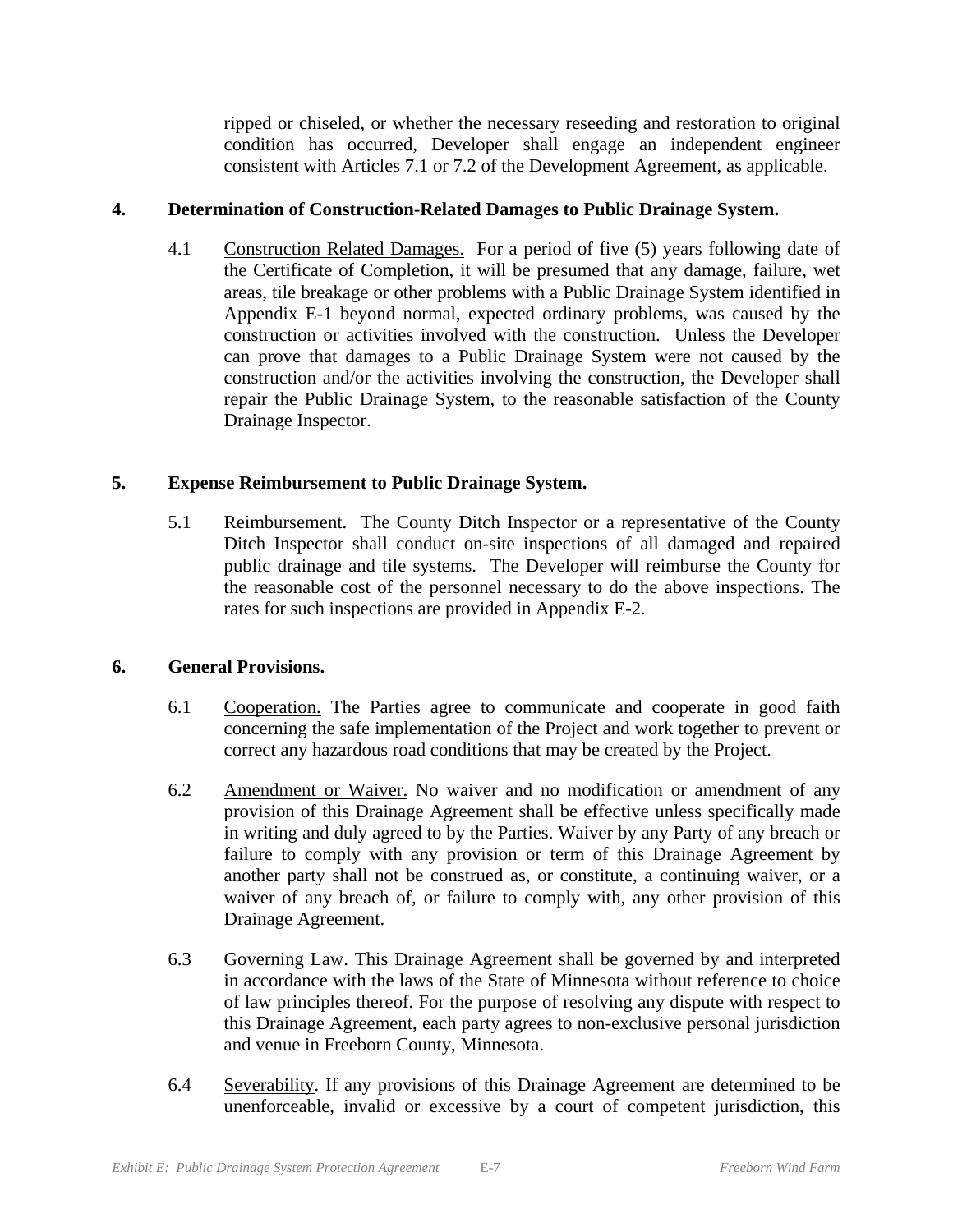Drainage Agreement can thereafter be modified in accordance with Article 6.2 of this Drainage Agreement, to implement the intent of the Developer and County to the maximum extent allowable under law and the remainder of this Drainage Agreement shall remain unaffected and in full force and effect.

- 6.5 Security. The Developer's obligations regarding security for performance of its obligations under this Drainage Agreement shall be governed by Article 11 of the Development Agreement. The County's obligations regarding reduction, use and return of the security given by Developer also shall be governed by the provisions of Article 11 of the Development Agreement.
- 6.6 Events of Default and Remedies. The Parties' obligations and conduct relating to default, notice and remedies shall be governed by Article 12 of the Development Agreement.

*[Signatures follow on the next page.]*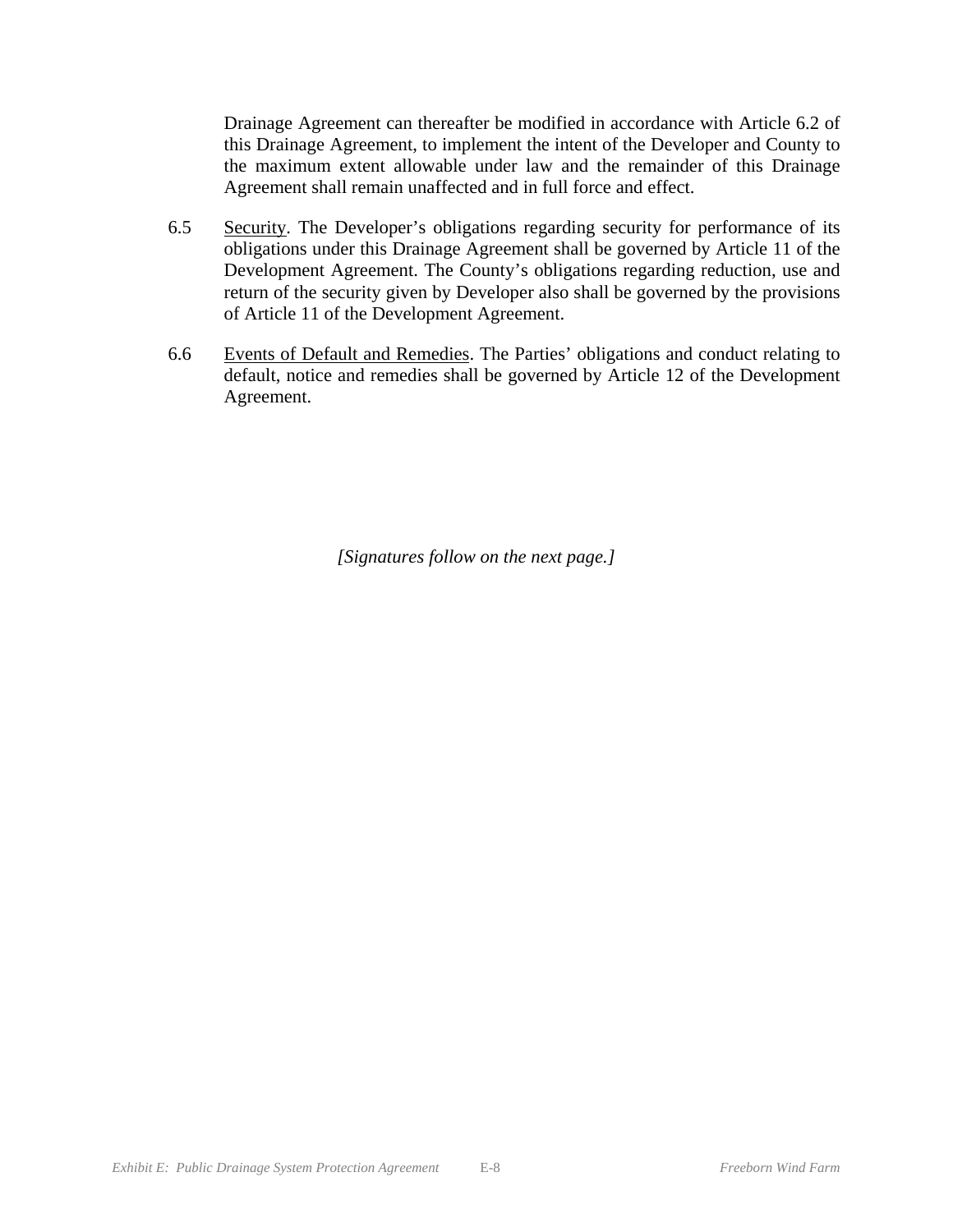**IN WITNESS WHEREOF**, the County and the Developer have caused this Drainage Agreement to be duly executed.

### **FREEBORN WIND ENERGY LLC FREEBORN COUNTY**

By: By:

Date: Date: Date: Date:

Christopher N. Shoff, Chairperson

### **ATTEST**

And:

Thomas E. Jensen, County Administrator

Date:

### **RECOMMENDED FOR**

By:

Susan G. Miller, County Engineer

Date:

### **APPROVAL AS TO FORM AND EXECUTION**

By:

David Walker, County Attorney

Date: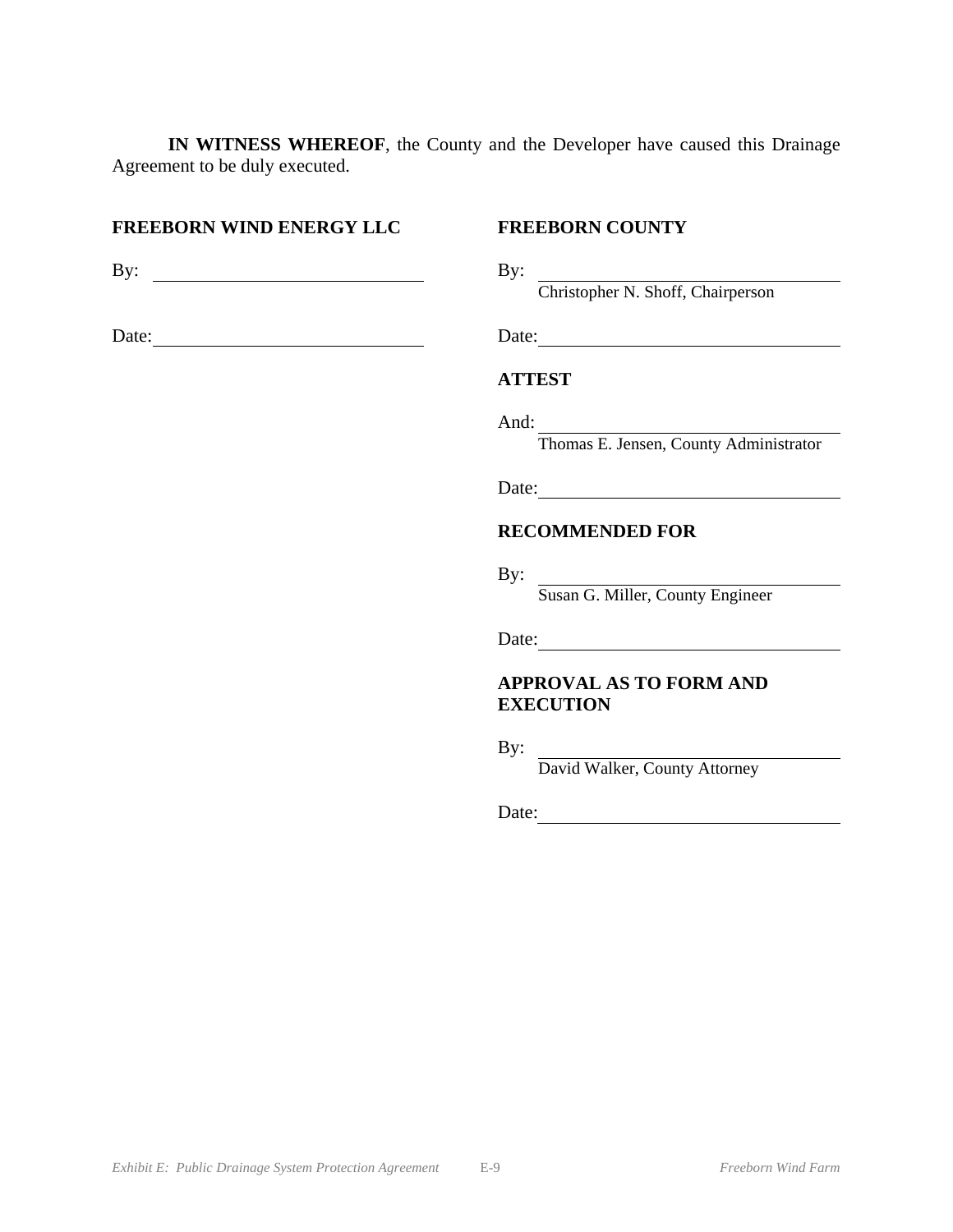# **EXHIBIT E: PUBLIC DRAINAGE SYSTEM PROTECTION AGREEMENT**

# **APPENDIX E-1 ANTICIPATED CONFLICTS with PUBLIC DRAINAGE SYSTEM**

# **SEE ATTACHED**